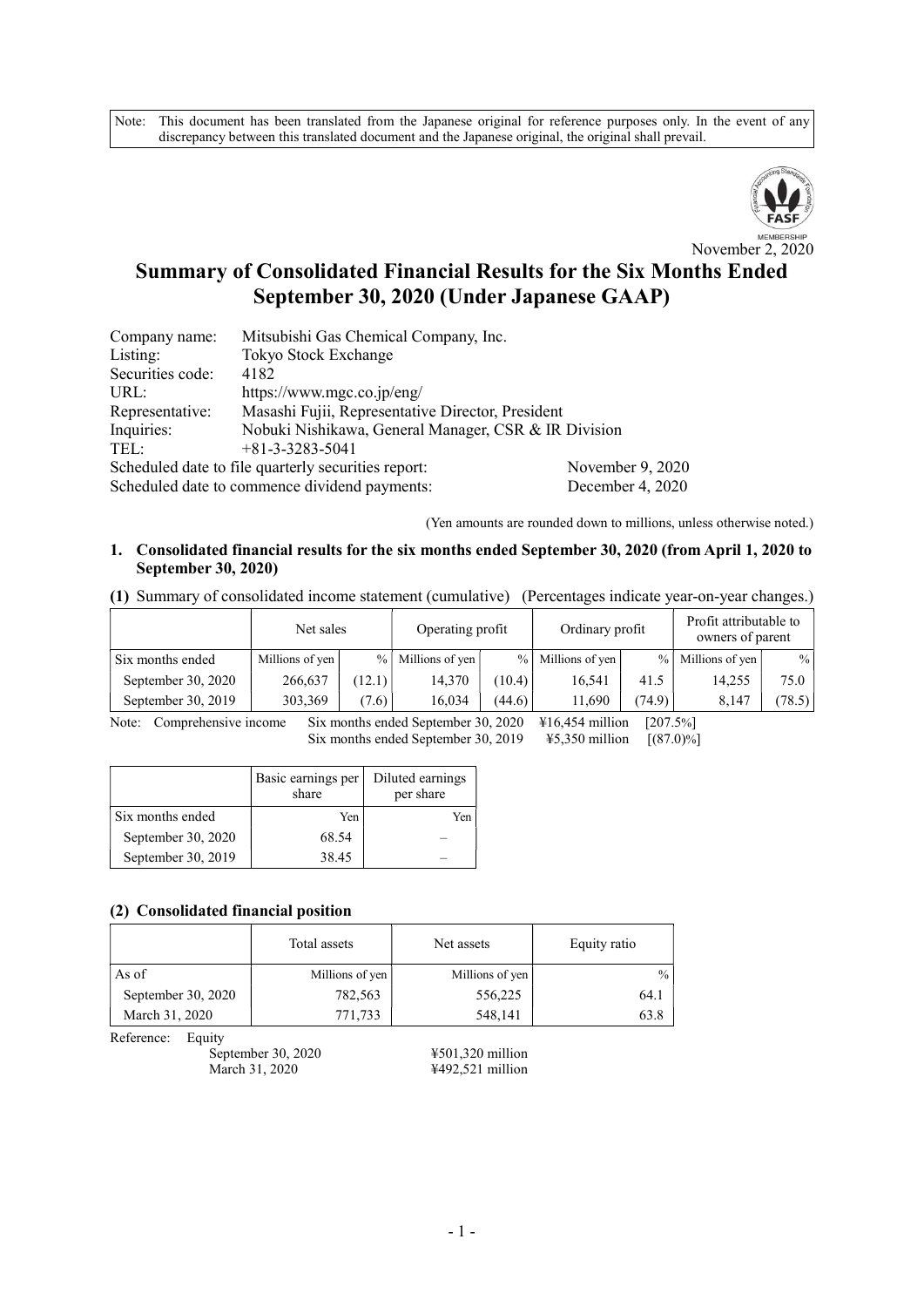## 2. Dividends

|                                                 |                   | Annual dividend        |                       |                 |       |  |  |  |
|-------------------------------------------------|-------------------|------------------------|-----------------------|-----------------|-------|--|--|--|
|                                                 | First quarter-end | Second quarter-<br>end | Third quarter-<br>end | Fiscal year-end | Total |  |  |  |
|                                                 | Yen               | Yen                    | Yen                   | Yen             | Yen   |  |  |  |
| Fiscal year ended<br>March 31, 2020             |                   | 35.00                  |                       | 35.00           | 70.00 |  |  |  |
| Fiscal year ending<br>March 31, 2021            |                   | 35.00                  |                       |                 |       |  |  |  |
| Fiscal year ending<br>March 31, 2021 (Forecast) |                   |                        |                       | 35.00           | 70.00 |  |  |  |

(Note) Revisions to the forecast most recently announced: None

## 3. Consolidated business forecasts for the fiscal year ending March 31, 2021 (from April 1, 2020 to March 31, 2021)

(Percentages indicate year-on-year changes.)

|                                      | Net sales            |               | Operating profit   |               | Ordinary profit    |               | Profit attributable to<br>owners of parent |               | Basic<br>earnings per<br>share |
|--------------------------------------|----------------------|---------------|--------------------|---------------|--------------------|---------------|--------------------------------------------|---------------|--------------------------------|
|                                      | Millions of<br>ven i | $\frac{0}{0}$ | Millions of<br>ven | $\frac{0}{0}$ | Millions of<br>yen | $\frac{0}{0}$ | Millions of<br>ven                         | $\frac{0}{0}$ | Yen                            |
| Fiscal year ending<br>March 31, 2021 | 550,000              | (10.3)        | 29,000             | (15.4)        | 30,000             | (3.6)         | 24,000                                     | 13.4          | 115.39                         |

(Note) Revisions to the forecast most recently announced: Yes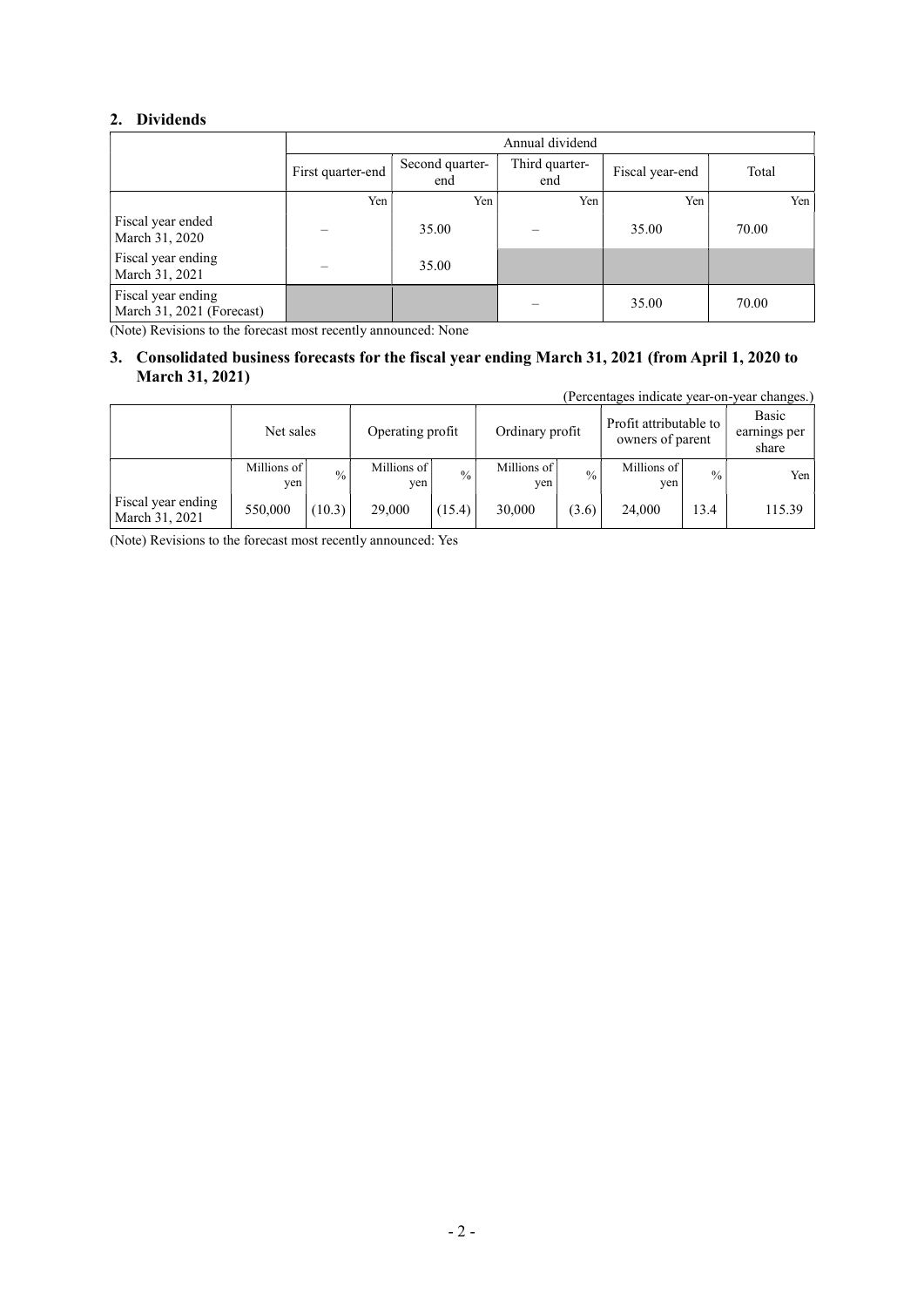## \* Notes

(1) Changes in significant subsidiaries during the period (changes in specified subsidiaries resulting in the change in scope of consolidation): Yes

Excluded: 1 company (Company name: MGC MONTNEY HOLDINGS LTD.)

- (2)Application of special accounting for preparing quarterly consolidated financial statements: None
- (3) Changes in accounting policies, changes in accounting estimates, and restatement
	- (i) Changes in accounting policies due to revisions to accounting standards and other regulations: None
	- (ii) Changes in accounting policies due to other reasons: None
	- (iii)Changes in accounting estimates: None
	- (iv) Restatement: None
- (4) Number of shares outstanding (common stock)
	- (i) Number of shares outstanding at term end (including treasury stock)

| As of September 30, 2020 | 225,739,199 |
|--------------------------|-------------|
| As of March 31, 2020     | 225,739,199 |

(ii) Number of shares of treasury stock at term-end

| As of September 30, 2020 | $11,127,00$ . |
|--------------------------|---------------|
| As of March 31, 2020     | 17.758.76     |

(iii)Average number of shares (cumulative from the beginning of the fiscal year)

| Six months ended September 30, 2020 | 207.994.735 |
|-------------------------------------|-------------|
| Six months ended September 30, 2019 | 211,908,343 |

\* Quarterly financial results reports are exempt from audit conducted by certified public accountants or an audit corporation.

\* Proper use of earnings forecasts, and other special matters

(Caution concerning forward-looking statements)

 Forecasts, etc., recorded in this document contain forward-looking statements that are based on management's estimates, assumptions and projections at the time of publication. A number of factors could cause actual results to differ materially from expectations.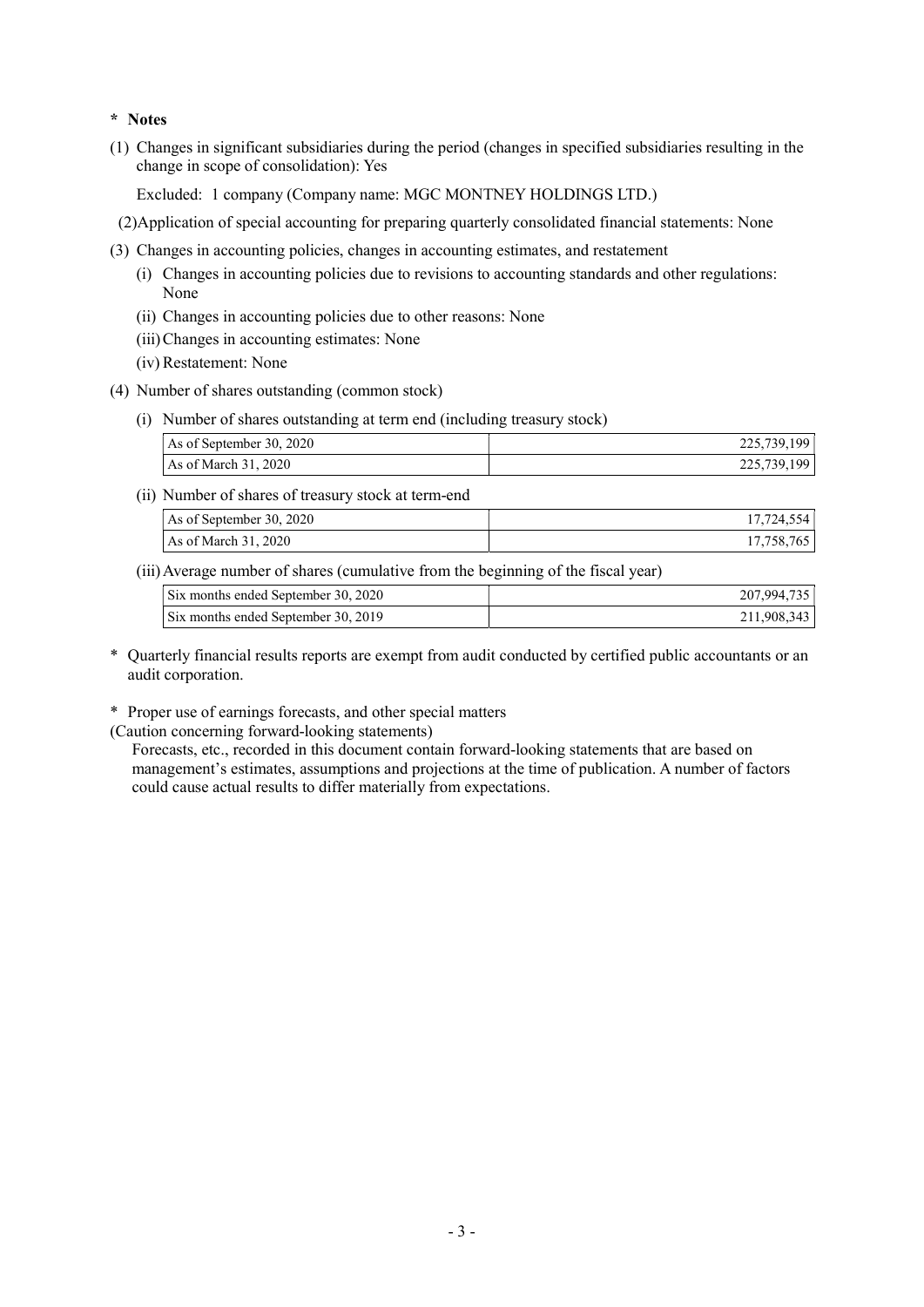|                                       | As of March 31, 2020 | As of September 30, 2020 |
|---------------------------------------|----------------------|--------------------------|
| Assets                                |                      |                          |
| Current assets                        |                      |                          |
| Cash and deposits                     | 78, 227              | 111, 471                 |
| Notes and accounts receivable - trade | 141, 279             | 120,638                  |
| Securities                            | 3,514                | 9                        |
| Merchandise and finished goods        | 62, 359              | 62,076                   |
| Work in process                       | 13, 154              | 13,661                   |
| Raw materials and supplies            | 39, 282              | 39,882                   |
| 0ther                                 | 21,975               | 19,250                   |
| Allowance for doubtful accounts       | $\triangle$ 1, 124   | $\triangle$ 690          |
| Total current assets                  | 358,669              | 366, 300                 |
| Non-current assets                    |                      |                          |
| Property, plant and equipment         |                      |                          |
| Buildings and structures, net         | 84, 339              | 88,793                   |
| Machinery, equipment and vehicles,    | 81,079               | 78,962                   |
| net                                   |                      |                          |
| Other, net                            | 74, 419              | 71, 105                  |
| Total property, plant and equipment   | 239,838              | 238, 861                 |
| Intangible assets                     |                      |                          |
| Goodwill                              | 5, 293               | 5, 104                   |
| 0ther                                 | 5, 303               | 5, 114                   |
| Total intangible assets               | 10,597               | 10,219                   |
| Investments and other assets          |                      |                          |
| Investment securities                 | 149, 158             | 152, 358                 |
| 0ther                                 | 14, 111              | 15, 379                  |
| Allowance for doubtful accounts       | $\triangle$ 640      | $\triangle$ 556          |
| Total investments and other assets    | 162, 628             | 167, 182                 |
| Total non-current assets              | 413,063              | 416, 262                 |
| Total assets                          | 771, 733             | 782, 563                 |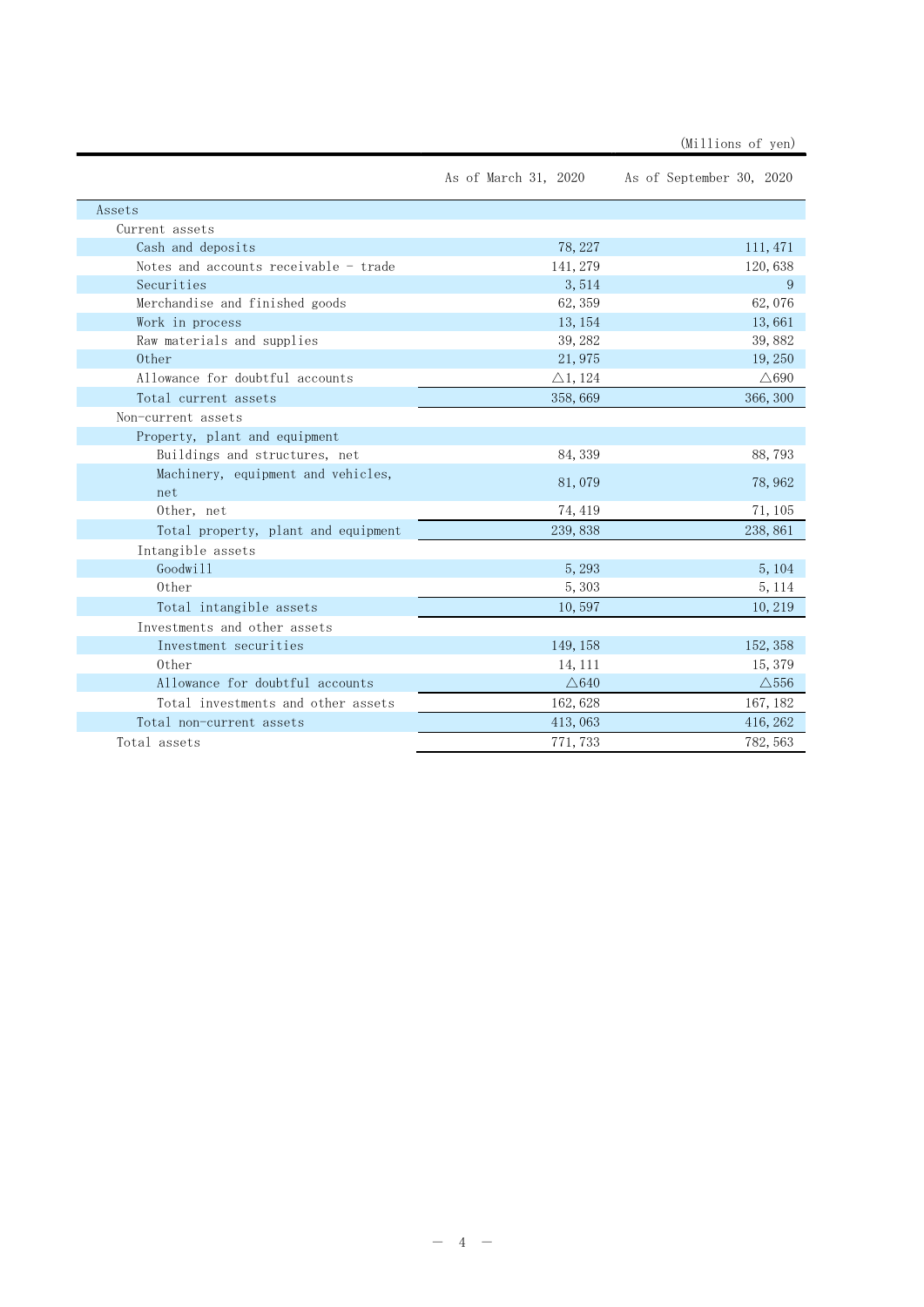|                                         | As of March 31, 2020 | As of September 30, 2020 |
|-----------------------------------------|----------------------|--------------------------|
| Liabilities                             |                      |                          |
| Current liabilities                     |                      |                          |
| Notes and accounts payable $-$ trade    | 70,776               | 60,391                   |
| Short-term borrowings                   | 33,980               | 38,678                   |
| Current portion of bonds payable        | 10,000               | 10,000                   |
| Income taxes payable                    | 5,539                | 3,041                    |
| Provisions                              | 6,003                | 6,240                    |
| 0ther                                   | 37, 275              | 30, 414                  |
| Total current liabilities               | 163, 574             | 148,766                  |
| Non-current liabilities                 |                      |                          |
| Bonds payable                           |                      | 20,000                   |
| Long-term borrowings                    | 29,043               | 27,286                   |
| Provisions                              | 3,527                | 1,760                    |
| Retirement benefit liability            | 9,333                | 9,515                    |
| Asset retirement obligations            | 3,560                | 3,581                    |
| 0ther                                   | 14, 552              | 15, 428                  |
| Total non-current liabilities           | 60,016               | 77,571                   |
| Total liabilities                       | 223, 591             | 226, 338                 |
| Net assets                              |                      |                          |
| Shareholders' equity                    |                      |                          |
| Share capital                           | 41,970               | 41,970                   |
| Capital surplus                         | 34, 234              | 34, 336                  |
| Retained earnings                       | 439, 701             | 446,678                  |
| Treasury shares                         | $\triangle$ 21,600   | $\triangle$ 21, 558      |
| Total shareholders' equity              | 494, 306             | 501, 425                 |
| Accumulated other comprehensive income  |                      |                          |
| Valuation difference on available-for-  |                      |                          |
| sale securities                         | 7,789                | 10, 104                  |
| Deferred gains or losses on hedges      | $\overline{4}$       | $\triangle 0$            |
| Foreign currency translation adjustment | $\triangle 6, 701$   | $\triangle$ 7, 426       |
| Remeasurements of defined benefit plans | $\triangle 2,877$    | $\triangle 2$ , 784      |
| Total accumulated other comprehensive   |                      |                          |
| income                                  | $\triangle$ 1, 785   | $\triangle$ 105          |
| Non-controlling interests               | 55,619               | 54,904                   |
| Total net assets                        | 548, 141             | 556, 225                 |
| Total liabilities and net assets        | 771, 733             | 782, 563                 |

(Millions of yen)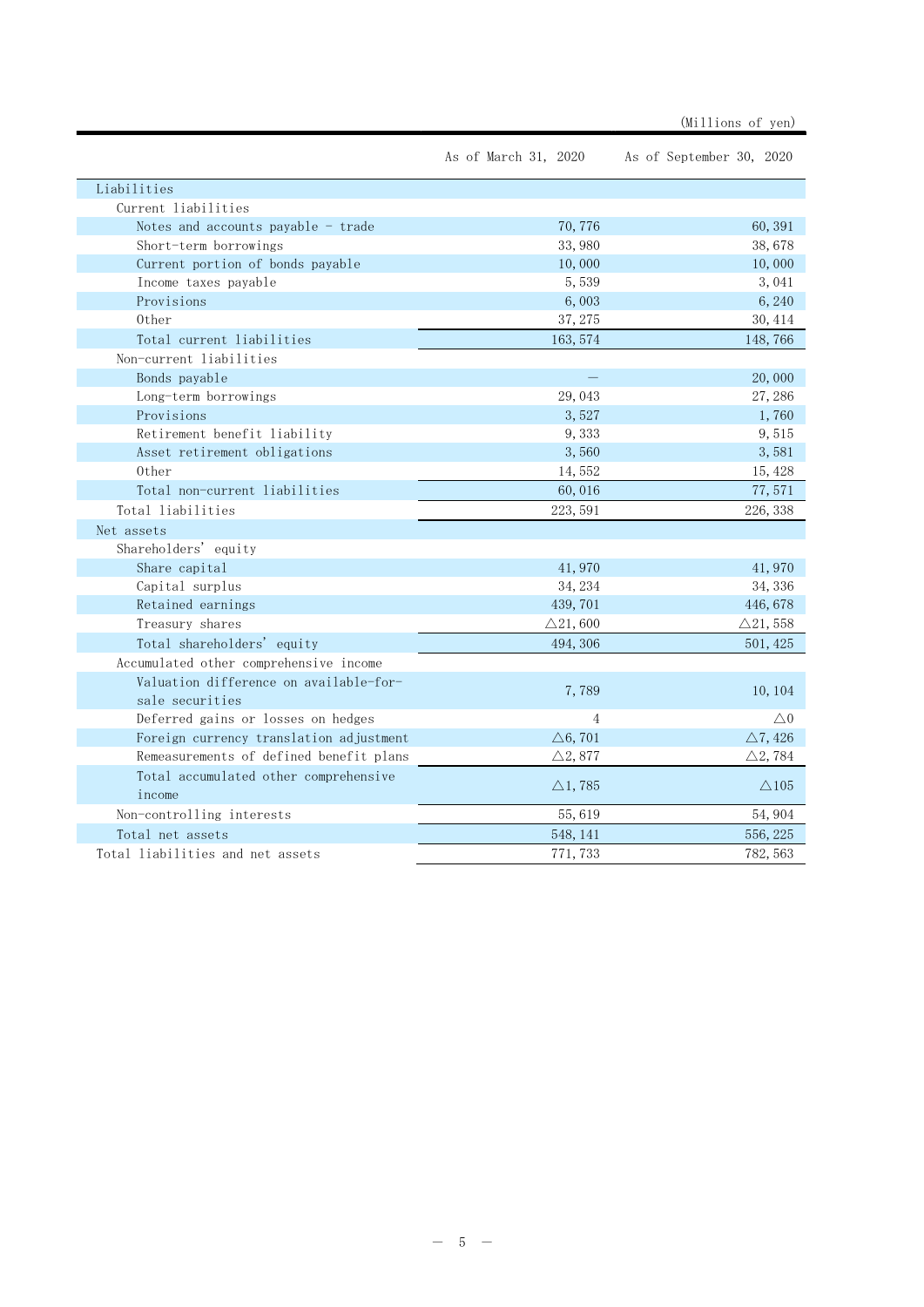| Six months ended<br>Six months ended<br>September 30, 2019<br>September 30, 2020<br>Net sales<br>303, 369<br>266, 637<br>Cost of sales<br>239, 632<br>206, 378<br>Gross profit<br>63, 737<br>60, 258<br>Selling, general and administrative expenses<br>47,702<br>45,888<br>16,034<br>14,370<br>Operating profit<br>Non-operating income<br>Interest income<br>291<br>177<br>Dividend income<br>1,646<br>1,843<br>Share of profit of entities accounted for<br>1,702<br>using equity method<br>0ther<br>2,178<br>1,554<br>Total non-operating income<br>4, 116<br>5, 277<br>Non-operating expenses<br>473<br>389<br>Interest expenses<br>804<br>751<br>Personnel expenses for seconded employees<br>764<br>666<br>Rental expenses<br>Share of loss of entities accounted for<br>3,865<br>using equity method<br>0ther<br>2,553<br>1,297<br>Total non-operating expenses<br>3, 105<br>8,460<br>Ordinary profit<br>11,690<br>16, 541<br>Extraordinary income<br>Gain on sales of investment securities<br>1,501<br>1,279<br>Gain on sales of non-current assets<br>257<br>Gain on step acquisitions<br>1,016<br>Insurance claim income<br>564<br>3,082<br>Total extraordinary income<br>1,536<br>Extraordinary losses<br>loss compensation<br>308<br>Accident loss<br>187<br>Loss on disposal of non-current assets<br>174<br>362<br>308<br>Total extraordinary losses<br>Profit before income taxes<br>14, 411<br>17,770<br>Income taxes<br>4,508<br>2,347<br>Profit<br>9,902<br>15, 423<br>Profit attributable to non-controlling<br>1,754<br>1, 167<br>interests<br>Profit attributable to owners of parent<br>8, 147<br>14, 255 |  |  |
|-----------------------------------------------------------------------------------------------------------------------------------------------------------------------------------------------------------------------------------------------------------------------------------------------------------------------------------------------------------------------------------------------------------------------------------------------------------------------------------------------------------------------------------------------------------------------------------------------------------------------------------------------------------------------------------------------------------------------------------------------------------------------------------------------------------------------------------------------------------------------------------------------------------------------------------------------------------------------------------------------------------------------------------------------------------------------------------------------------------------------------------------------------------------------------------------------------------------------------------------------------------------------------------------------------------------------------------------------------------------------------------------------------------------------------------------------------------------------------------------------------------------------------------------------------------------------------------------------------------------------------------|--|--|
|                                                                                                                                                                                                                                                                                                                                                                                                                                                                                                                                                                                                                                                                                                                                                                                                                                                                                                                                                                                                                                                                                                                                                                                                                                                                                                                                                                                                                                                                                                                                                                                                                                   |  |  |
|                                                                                                                                                                                                                                                                                                                                                                                                                                                                                                                                                                                                                                                                                                                                                                                                                                                                                                                                                                                                                                                                                                                                                                                                                                                                                                                                                                                                                                                                                                                                                                                                                                   |  |  |
|                                                                                                                                                                                                                                                                                                                                                                                                                                                                                                                                                                                                                                                                                                                                                                                                                                                                                                                                                                                                                                                                                                                                                                                                                                                                                                                                                                                                                                                                                                                                                                                                                                   |  |  |
|                                                                                                                                                                                                                                                                                                                                                                                                                                                                                                                                                                                                                                                                                                                                                                                                                                                                                                                                                                                                                                                                                                                                                                                                                                                                                                                                                                                                                                                                                                                                                                                                                                   |  |  |
|                                                                                                                                                                                                                                                                                                                                                                                                                                                                                                                                                                                                                                                                                                                                                                                                                                                                                                                                                                                                                                                                                                                                                                                                                                                                                                                                                                                                                                                                                                                                                                                                                                   |  |  |
|                                                                                                                                                                                                                                                                                                                                                                                                                                                                                                                                                                                                                                                                                                                                                                                                                                                                                                                                                                                                                                                                                                                                                                                                                                                                                                                                                                                                                                                                                                                                                                                                                                   |  |  |
|                                                                                                                                                                                                                                                                                                                                                                                                                                                                                                                                                                                                                                                                                                                                                                                                                                                                                                                                                                                                                                                                                                                                                                                                                                                                                                                                                                                                                                                                                                                                                                                                                                   |  |  |
|                                                                                                                                                                                                                                                                                                                                                                                                                                                                                                                                                                                                                                                                                                                                                                                                                                                                                                                                                                                                                                                                                                                                                                                                                                                                                                                                                                                                                                                                                                                                                                                                                                   |  |  |
|                                                                                                                                                                                                                                                                                                                                                                                                                                                                                                                                                                                                                                                                                                                                                                                                                                                                                                                                                                                                                                                                                                                                                                                                                                                                                                                                                                                                                                                                                                                                                                                                                                   |  |  |
|                                                                                                                                                                                                                                                                                                                                                                                                                                                                                                                                                                                                                                                                                                                                                                                                                                                                                                                                                                                                                                                                                                                                                                                                                                                                                                                                                                                                                                                                                                                                                                                                                                   |  |  |
|                                                                                                                                                                                                                                                                                                                                                                                                                                                                                                                                                                                                                                                                                                                                                                                                                                                                                                                                                                                                                                                                                                                                                                                                                                                                                                                                                                                                                                                                                                                                                                                                                                   |  |  |
|                                                                                                                                                                                                                                                                                                                                                                                                                                                                                                                                                                                                                                                                                                                                                                                                                                                                                                                                                                                                                                                                                                                                                                                                                                                                                                                                                                                                                                                                                                                                                                                                                                   |  |  |
|                                                                                                                                                                                                                                                                                                                                                                                                                                                                                                                                                                                                                                                                                                                                                                                                                                                                                                                                                                                                                                                                                                                                                                                                                                                                                                                                                                                                                                                                                                                                                                                                                                   |  |  |
|                                                                                                                                                                                                                                                                                                                                                                                                                                                                                                                                                                                                                                                                                                                                                                                                                                                                                                                                                                                                                                                                                                                                                                                                                                                                                                                                                                                                                                                                                                                                                                                                                                   |  |  |
|                                                                                                                                                                                                                                                                                                                                                                                                                                                                                                                                                                                                                                                                                                                                                                                                                                                                                                                                                                                                                                                                                                                                                                                                                                                                                                                                                                                                                                                                                                                                                                                                                                   |  |  |
|                                                                                                                                                                                                                                                                                                                                                                                                                                                                                                                                                                                                                                                                                                                                                                                                                                                                                                                                                                                                                                                                                                                                                                                                                                                                                                                                                                                                                                                                                                                                                                                                                                   |  |  |
|                                                                                                                                                                                                                                                                                                                                                                                                                                                                                                                                                                                                                                                                                                                                                                                                                                                                                                                                                                                                                                                                                                                                                                                                                                                                                                                                                                                                                                                                                                                                                                                                                                   |  |  |
|                                                                                                                                                                                                                                                                                                                                                                                                                                                                                                                                                                                                                                                                                                                                                                                                                                                                                                                                                                                                                                                                                                                                                                                                                                                                                                                                                                                                                                                                                                                                                                                                                                   |  |  |
|                                                                                                                                                                                                                                                                                                                                                                                                                                                                                                                                                                                                                                                                                                                                                                                                                                                                                                                                                                                                                                                                                                                                                                                                                                                                                                                                                                                                                                                                                                                                                                                                                                   |  |  |
|                                                                                                                                                                                                                                                                                                                                                                                                                                                                                                                                                                                                                                                                                                                                                                                                                                                                                                                                                                                                                                                                                                                                                                                                                                                                                                                                                                                                                                                                                                                                                                                                                                   |  |  |
|                                                                                                                                                                                                                                                                                                                                                                                                                                                                                                                                                                                                                                                                                                                                                                                                                                                                                                                                                                                                                                                                                                                                                                                                                                                                                                                                                                                                                                                                                                                                                                                                                                   |  |  |
|                                                                                                                                                                                                                                                                                                                                                                                                                                                                                                                                                                                                                                                                                                                                                                                                                                                                                                                                                                                                                                                                                                                                                                                                                                                                                                                                                                                                                                                                                                                                                                                                                                   |  |  |
|                                                                                                                                                                                                                                                                                                                                                                                                                                                                                                                                                                                                                                                                                                                                                                                                                                                                                                                                                                                                                                                                                                                                                                                                                                                                                                                                                                                                                                                                                                                                                                                                                                   |  |  |
|                                                                                                                                                                                                                                                                                                                                                                                                                                                                                                                                                                                                                                                                                                                                                                                                                                                                                                                                                                                                                                                                                                                                                                                                                                                                                                                                                                                                                                                                                                                                                                                                                                   |  |  |
|                                                                                                                                                                                                                                                                                                                                                                                                                                                                                                                                                                                                                                                                                                                                                                                                                                                                                                                                                                                                                                                                                                                                                                                                                                                                                                                                                                                                                                                                                                                                                                                                                                   |  |  |
|                                                                                                                                                                                                                                                                                                                                                                                                                                                                                                                                                                                                                                                                                                                                                                                                                                                                                                                                                                                                                                                                                                                                                                                                                                                                                                                                                                                                                                                                                                                                                                                                                                   |  |  |
|                                                                                                                                                                                                                                                                                                                                                                                                                                                                                                                                                                                                                                                                                                                                                                                                                                                                                                                                                                                                                                                                                                                                                                                                                                                                                                                                                                                                                                                                                                                                                                                                                                   |  |  |
|                                                                                                                                                                                                                                                                                                                                                                                                                                                                                                                                                                                                                                                                                                                                                                                                                                                                                                                                                                                                                                                                                                                                                                                                                                                                                                                                                                                                                                                                                                                                                                                                                                   |  |  |
|                                                                                                                                                                                                                                                                                                                                                                                                                                                                                                                                                                                                                                                                                                                                                                                                                                                                                                                                                                                                                                                                                                                                                                                                                                                                                                                                                                                                                                                                                                                                                                                                                                   |  |  |
|                                                                                                                                                                                                                                                                                                                                                                                                                                                                                                                                                                                                                                                                                                                                                                                                                                                                                                                                                                                                                                                                                                                                                                                                                                                                                                                                                                                                                                                                                                                                                                                                                                   |  |  |
|                                                                                                                                                                                                                                                                                                                                                                                                                                                                                                                                                                                                                                                                                                                                                                                                                                                                                                                                                                                                                                                                                                                                                                                                                                                                                                                                                                                                                                                                                                                                                                                                                                   |  |  |
|                                                                                                                                                                                                                                                                                                                                                                                                                                                                                                                                                                                                                                                                                                                                                                                                                                                                                                                                                                                                                                                                                                                                                                                                                                                                                                                                                                                                                                                                                                                                                                                                                                   |  |  |
|                                                                                                                                                                                                                                                                                                                                                                                                                                                                                                                                                                                                                                                                                                                                                                                                                                                                                                                                                                                                                                                                                                                                                                                                                                                                                                                                                                                                                                                                                                                                                                                                                                   |  |  |
|                                                                                                                                                                                                                                                                                                                                                                                                                                                                                                                                                                                                                                                                                                                                                                                                                                                                                                                                                                                                                                                                                                                                                                                                                                                                                                                                                                                                                                                                                                                                                                                                                                   |  |  |
|                                                                                                                                                                                                                                                                                                                                                                                                                                                                                                                                                                                                                                                                                                                                                                                                                                                                                                                                                                                                                                                                                                                                                                                                                                                                                                                                                                                                                                                                                                                                                                                                                                   |  |  |
|                                                                                                                                                                                                                                                                                                                                                                                                                                                                                                                                                                                                                                                                                                                                                                                                                                                                                                                                                                                                                                                                                                                                                                                                                                                                                                                                                                                                                                                                                                                                                                                                                                   |  |  |
|                                                                                                                                                                                                                                                                                                                                                                                                                                                                                                                                                                                                                                                                                                                                                                                                                                                                                                                                                                                                                                                                                                                                                                                                                                                                                                                                                                                                                                                                                                                                                                                                                                   |  |  |
|                                                                                                                                                                                                                                                                                                                                                                                                                                                                                                                                                                                                                                                                                                                                                                                                                                                                                                                                                                                                                                                                                                                                                                                                                                                                                                                                                                                                                                                                                                                                                                                                                                   |  |  |
|                                                                                                                                                                                                                                                                                                                                                                                                                                                                                                                                                                                                                                                                                                                                                                                                                                                                                                                                                                                                                                                                                                                                                                                                                                                                                                                                                                                                                                                                                                                                                                                                                                   |  |  |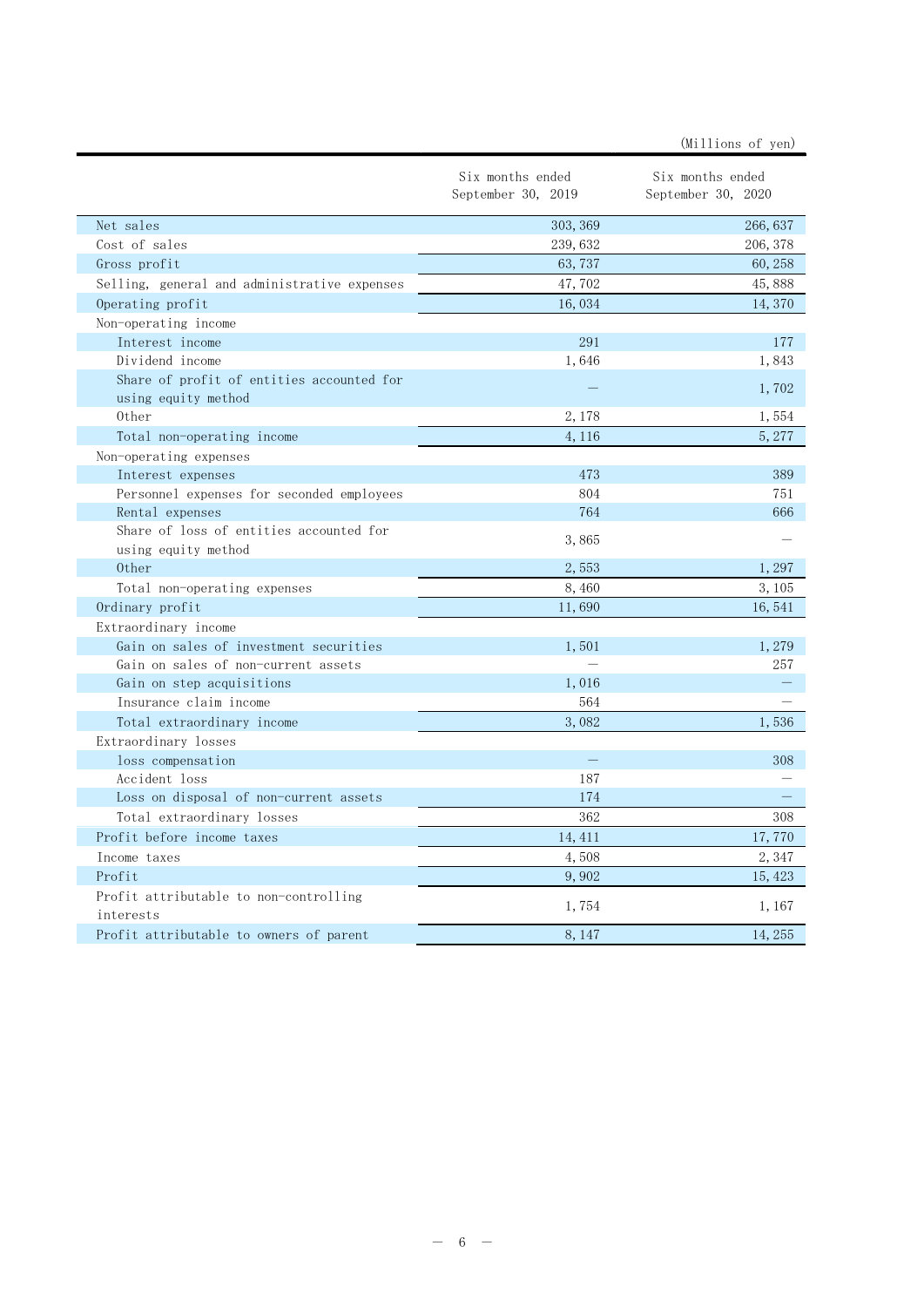|                                                                                         | Six months ended<br>September 30, 2019 | Six months ended<br>September 30, 2020 |
|-----------------------------------------------------------------------------------------|----------------------------------------|----------------------------------------|
| Profit                                                                                  | 9,902                                  | 15, 423                                |
| Other comprehensive income                                                              |                                        |                                        |
| Valuation difference on available-for-<br>sale securities                               | $\triangle$ 1, 796                     | 2, 407                                 |
| Deferred gains or losses on hedges                                                      | $\triangle 3$                          | $\triangle 5$                          |
| Foreign currency translation adjustment                                                 | $\triangle$ 3, 858                     | $\triangle$ 742                        |
| Remeasurements of defined benefit plans,<br>net of tax                                  | $\triangle$ 181                        | 150                                    |
| Share of other comprehensive income of<br>entities accounted for using equity<br>method | 1,287                                  | $\wedge$ 779                           |
| Total other comprehensive income                                                        | $\triangle 4, 552$                     | 1,030                                  |
| Comprehensive income                                                                    | 5, 350                                 | 16, 454                                |
| Comprehensive income attributable to                                                    |                                        |                                        |
| Comprehensive income attributable to<br>owners of parent                                | 4,743                                  | 15,935                                 |
| Comprehensive income attributable to non-<br>controlling interests                      | 607                                    | 518                                    |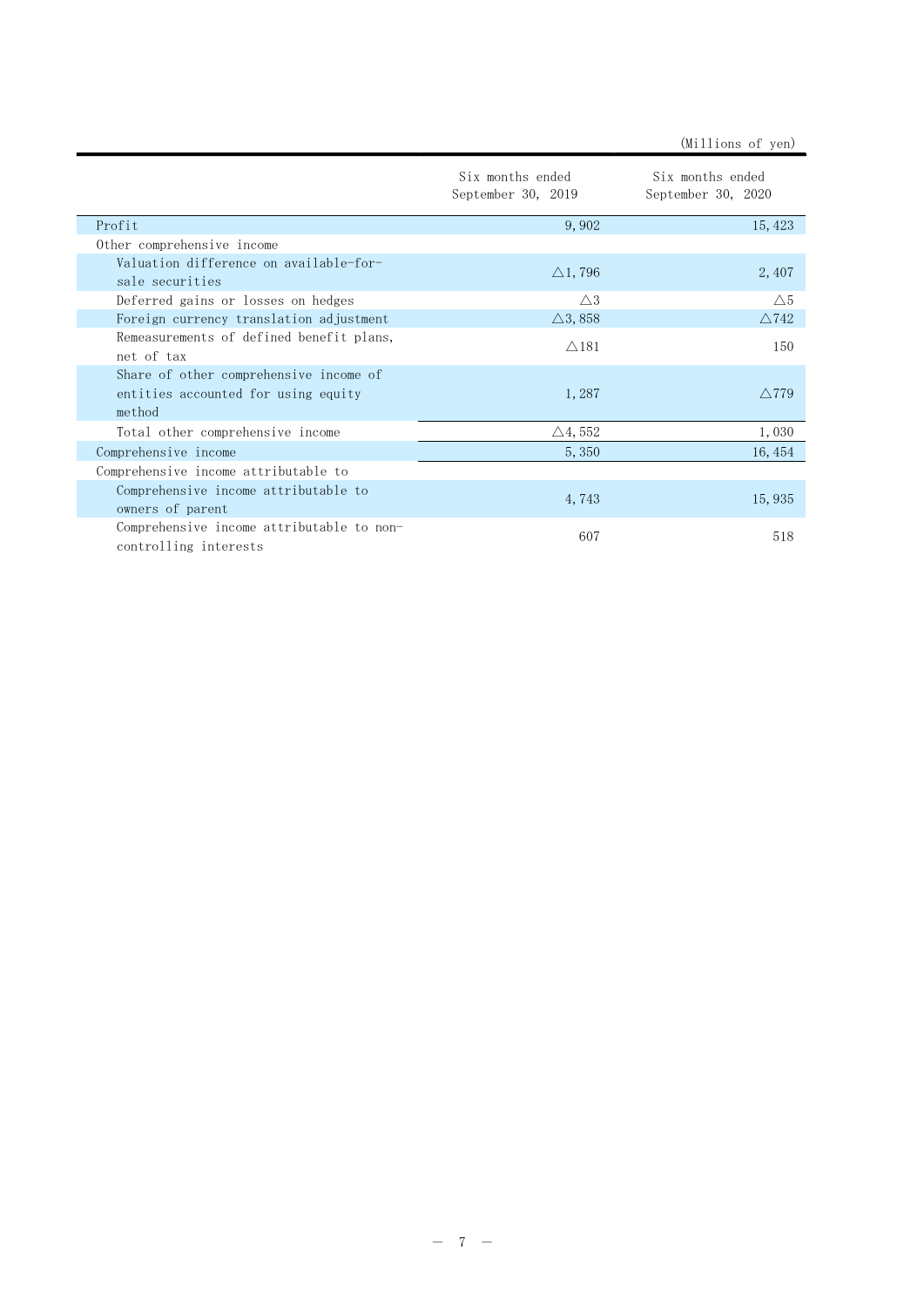|                                                                                                   |                                        | (Millions of yen)                      |
|---------------------------------------------------------------------------------------------------|----------------------------------------|----------------------------------------|
|                                                                                                   | Six months ended<br>September 30, 2019 | Six months ended<br>September 30, 2020 |
| Cash flows from operating activities                                                              |                                        |                                        |
| Profit before income taxes                                                                        | 14, 411                                | 17,770                                 |
| Depreciation                                                                                      | 14, 407                                | 15, 164                                |
| Loss (gain) on disposal of non-current<br>assets                                                  | 401                                    | 165                                    |
| Amortization of goodwill                                                                          | 192                                    | 186                                    |
| Share of loss (profit) of entities<br>accounted for using equity method                           | 3,865                                  | $\triangle$ 1,702                      |
| Loss (gain) on step acquisitions                                                                  | $\triangle$ 1, 016                     |                                        |
| Insurance claim income                                                                            | $\triangle$ 564                        | $\triangle$ 9                          |
| Increase (decrease) in allowance for<br>doubtful accounts                                         | $\triangle 32$                         | $\triangle$ 505                        |
| Increase (decrease) in retirement benefit<br>liability                                            | 33                                     | 371                                    |
| Interest and dividend income                                                                      | $\triangle$ 1, 937                     | $\triangle 2,020$                      |
| Interest expenses                                                                                 | 473                                    | 389                                    |
| Loss (gain) on sales of short-term and<br>long-term investment securities                         | $\triangle$ 1, 501                     | $\triangle$ 1, 279                     |
| Loss (gain) on valuation of short-term<br>and long-term investment securities                     | 24                                     | 229                                    |
| Decrease (increase) in trade receivables                                                          | 12,044                                 | 20, 173                                |
| Decrease (increase) in inventories                                                                | 6,397                                  | $\triangle$ 1, 150                     |
| Increase (decrease) in trade payables                                                             | $\triangle$ 12, 465                    | $\triangle$ 9, 907                     |
| Increase (decrease) in accrued<br>consumption taxes                                               | 1,605                                  | $\triangle$ 1, 187                     |
| Increase (decrease) in provision for<br>retirement benefits for directors (and<br>other officers) | $\triangle$ 378                        | $\triangle$ 220                        |
| Increase (decrease) in provision for loss<br>on guarantees                                        | 92                                     |                                        |
| Other, net                                                                                        | $\triangle 5,045$                      | $\triangle$ 399                        |
| Subtotal                                                                                          | 31,007                                 | 36,067                                 |
| Interest and dividends received                                                                   | 1,917                                  | 2,003                                  |
| Dividends received from entities<br>accounted for using equity method                             | 9,886                                  | 2, 152                                 |
| Interest paid                                                                                     | $\triangle$ 490                        | $\triangle$ 384                        |
| Income taxes paid                                                                                 | $\triangle 4, 221$                     | $\triangle 6, 773$                     |
| Proceeds from insurance income                                                                    | 564                                    | 9                                      |
| Net cash provided by (used in) operating<br>activities                                            | 38,663                                 | 33,075                                 |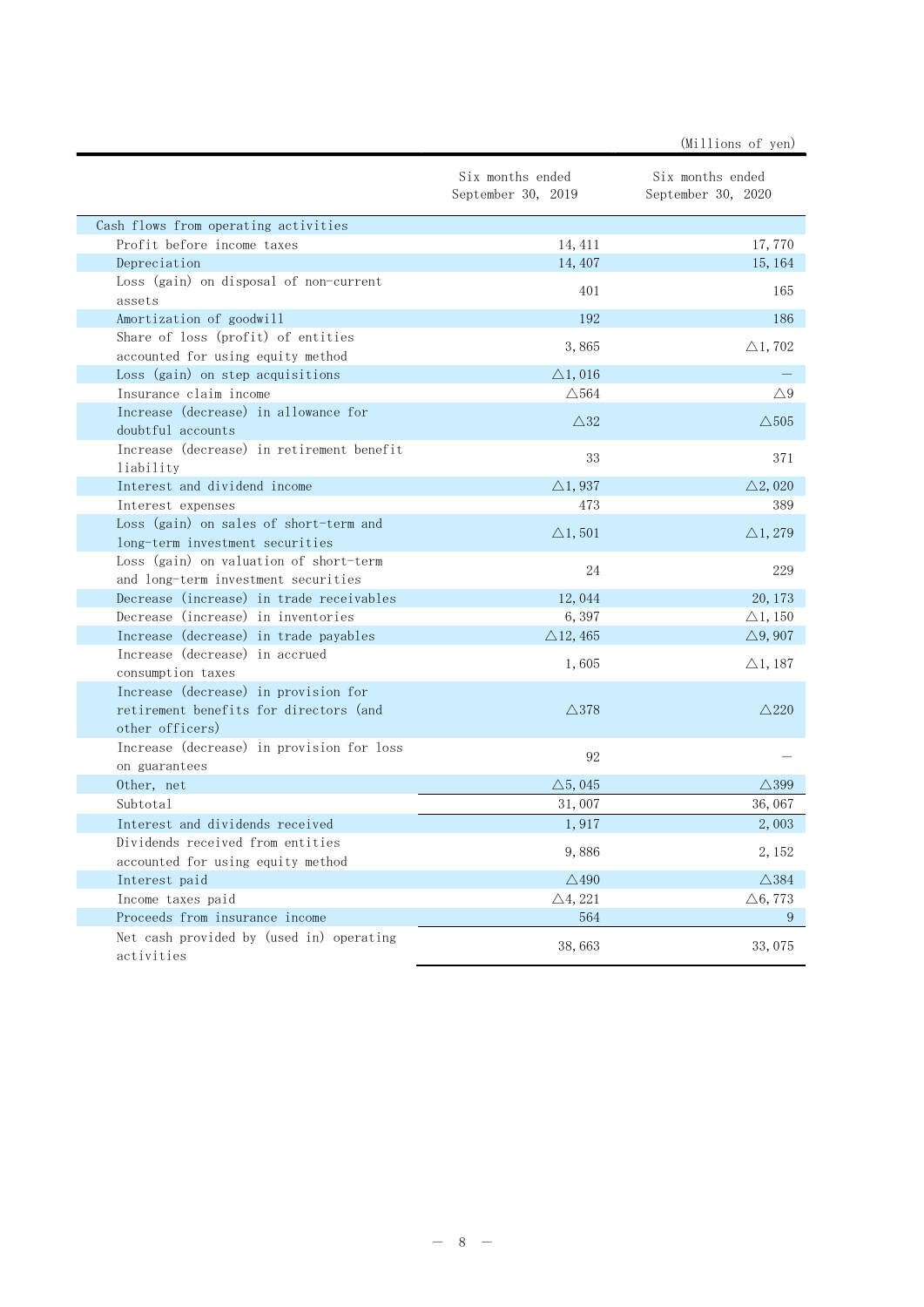|                                                                                                                              |                                        | (Millions of yen)                      |
|------------------------------------------------------------------------------------------------------------------------------|----------------------------------------|----------------------------------------|
|                                                                                                                              | Six months ended<br>September 30, 2019 | Six months ended<br>September 30, 2020 |
| Cash flows from investing activities                                                                                         |                                        |                                        |
| Purchase of non-current assets                                                                                               | $\triangle$ 21,677                     | $\triangle$ 15, 334                    |
| Proceeds from sales of non-current assets                                                                                    | 157                                    | 766                                    |
| Purchase of investment securities                                                                                            | $\triangle$ 1,083                      | $\triangle 2, 405$                     |
| Proceeds from sales of investment                                                                                            | 2,740                                  | 2, 171                                 |
| securities                                                                                                                   |                                        |                                        |
| Loan advances<br>Collection of loans receivable                                                                              | $\triangle 208$<br>320                 | $\triangle 2, 175$<br>223              |
|                                                                                                                              |                                        |                                        |
| Proceeds from purchase of shares of<br>subsidiaries resulting in change in scope<br>of consolidation                         | 2,408                                  |                                        |
| Other, net                                                                                                                   | $\triangle$ 4, 568                     | 208                                    |
| Net cash provided by (used in) investing<br>activities                                                                       | $\triangle$ 21, 911                    | $\triangle$ 16, 546                    |
| Cash flows from financing activities                                                                                         |                                        |                                        |
| Net increase (decrease) in short-term                                                                                        | $\triangle$ 8, 014                     | 556                                    |
| borrowings                                                                                                                   |                                        |                                        |
| Proceeds from long-term borrowings                                                                                           | 2,347                                  | 5,797                                  |
| Repayments of long-term borrowings                                                                                           | $\triangle$ 4, 625                     | $\triangle$ 2, 869                     |
| Proceeds from issuance of bonds                                                                                              |                                        | 20,000                                 |
| Purchase of treasury shares                                                                                                  | $\triangle$ 3, 732                     | $\bigtriangleup 1$                     |
| Proceeds from sales of treasury shares                                                                                       |                                        | $\Omega$                               |
| Dividends paid                                                                                                               | $\triangle 7,477$                      | $\triangle$ 7, 279                     |
| Dividends paid to non-controlling<br>interests                                                                               | $\triangle$ 1,025                      | $\triangle$ 1, 058                     |
| Payments from changes in ownership<br>interests in subsidiaries that do not<br>result in change in scope of<br>consolidation | $\triangle$ 841                        | $\triangle$ 100                        |
| Other, net                                                                                                                   | $\triangle$ 222                        | $\triangle$ 239                        |
| Net cash provided by (used in) financing<br>activities                                                                       | $\triangle$ 23, 592                    | 14,805                                 |
| Effect of exchange rate change on cash and<br>cash equivalents                                                               | $\triangle$ 1,850                      | $\triangle$ 1, 280                     |
| Net increase (decrease) in cash and cash<br>equivalents                                                                      | $\triangle$ 8,690                      | 30,053                                 |
| Cash and cash equivalents at beginning of<br>period                                                                          | 80, 379                                | 70,043                                 |
| Increase in cash and cash equivalents<br>resulting from inclusion of subsidiaries in<br>consolidation                        | 258                                    |                                        |
| Cash and cash equivalents at end of period                                                                                   | 71, 947                                | 100, 097                               |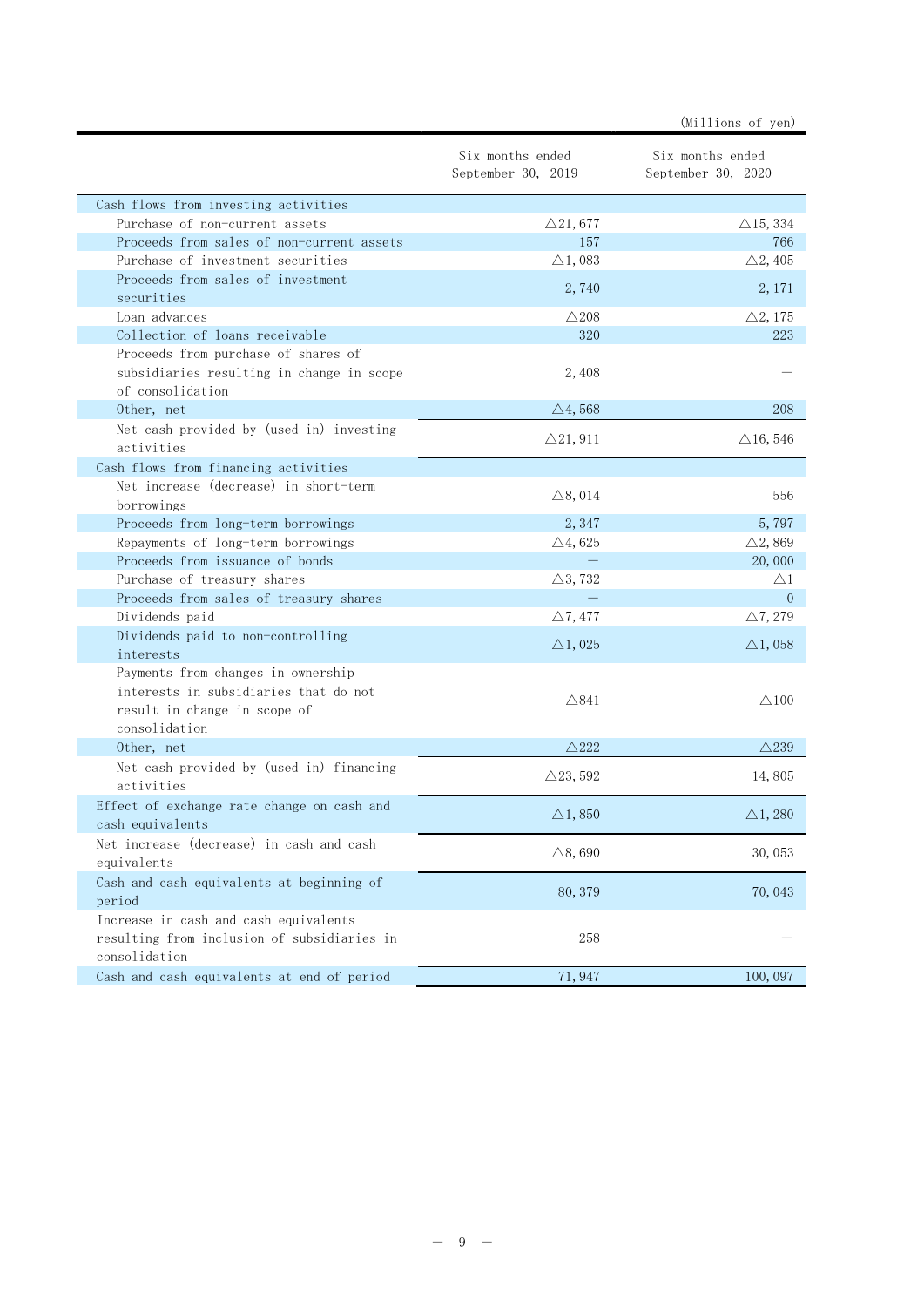| <b>Segment Information</b>             |                                                       |                 |              |        | (Billions of yen, rounded down)      |                                         |
|----------------------------------------|-------------------------------------------------------|-----------------|--------------|--------|--------------------------------------|-----------------------------------------|
|                                        |                                                       | FY2019<br>1H    | FY2020<br>1H | Change | FY2019<br><b>Full Year</b><br>Result | FY 2020<br><b>Full Year</b><br>Forecast |
| Net sales                              |                                                       | 303.3           | 266.6        | (36.7) | 613.3                                | 550.0                                   |
|                                        | Basic                                                 | 181.4           | 141.2        | (40.2) | 363.8                                | 296.0                                   |
|                                        | Chemicals<br>Specialty                                |                 |              |        |                                      |                                         |
|                                        | Chemicals                                             | 125.0           | 124.0        | (0.9)  | 255.9                                | 255.2                                   |
|                                        | Other and<br>Adjustment                               | (3.1)           | 1.3          | 4.5    | (6.4)                                | (1.3)                                   |
| Operating profit                       |                                                       | 16.0            | 14.3         | (1.6)  | 34.2                                 | 29.0                                    |
|                                        | Basic<br>Chemicals                                    | 7.1             | 0.4          | (6.6)  | 11.2                                 | 3.9                                     |
|                                        | Specialty                                             | 10.0            | 15.3         | 5.2    | 25.5                                 | 27.8                                    |
|                                        | Chemicals<br>Other and                                |                 |              |        |                                      |                                         |
|                                        | Adjustment                                            | (1.2)           | (1.4)        | (0.2)  | (2.5)                                | (2.7)                                   |
| Non-operating profit                   |                                                       | (4.3)           | 2.1          | 6.5    | (3.1)                                | 1.0                                     |
| Ordinary profit                        |                                                       | 11.6            | 16.5         | 4.8    | 31.1                                 | 30.0                                    |
|                                        | Basic<br>Chemicals                                    | 0.9             | 1.5          | 0.6    | 4.7                                  | 4.3                                     |
|                                        | Specialty<br>Chemicals                                | 11.7            | 15.9         | 4.1    | 28.1                                 | 27.6                                    |
|                                        | Other and<br><b>Adjustment</b>                        | (1.0)           | (0.9)        | 0.0    | (1.8)                                | (1.9)                                   |
| Extoraordinary income<br>and loss, net |                                                       | 2.7             | $1.2$        | (1.4)  | $3.2\,$                              | 1.0                                     |
| etc.                                   | Income before income taxes,                           | 14.4            | 17.7         | 3.3    | 34.3                                 | 31.0                                    |
| parent                                 | Profit attributable to owners of                      | 8.1             | 14.2         | 6.1    | 21.1                                 | 24.0                                    |
| [reference]*                           |                                                       | FY2019          | FY2020       | Change | FY2019<br>Full Year                  | FY 2020<br>Full Year                    |
|                                        |                                                       | 1H              | 1H           |        | Result                               | Forecast                                |
| Net sales                              | <b>Natural Gas</b>                                    | 303.3           | 266.6        | (36.7) | 613.3                                | 550.0                                   |
|                                        | Chemicals<br>Aromatic                                 | 79.1            | 64.5         | (14.5) | 163.7                                | 134.8                                   |
|                                        | Chemicals<br>Specialty                                | 103.1           | 80.2         | (22.8) | 201.1                                | 161.2                                   |
|                                        |                                                       | 99.4            | 96.6         | (2.7)  | 202.0                                | 200.2                                   |
|                                        | Chemicals<br>Information and<br>Advanced<br>Other and | 26.2            | 29.0         | 2.8    | 54.8                                 | 54.9                                    |
|                                        | Adiustment                                            | (4.6)           | (3.9)        | 0.6    | (8.4)                                | (1.3)                                   |
| Operating profit                       |                                                       | 16 <sub>0</sub> | 14.3         | (1.6)  | 342                                  | 29.0                                    |

| Full Year | <b>Full Year</b> |
|-----------|------------------|
| Result    | Forecast         |
| 613.3     | 550.0            |
| 363.8     | 296.0            |
| 255.9     | 255.2            |
| (6.4)     | (1.3)            |
| 34.2      | 29.0             |
| 11.2      | 3.9              |
| 25.5      | 27.8             |
| (2.5)     | (2.7)            |
| (3.1)     | 1.0              |
| 31.1      | 30.0             |
| 4.7       | 4.3              |
| 28.1      | 27.6             |
| (1.8)     | (1.9)            |
| 3.2       | 1.0              |
| 34.3      | 31.0             |
| 21.1      | 24.0             |

#### 【reference】\*

| Non-operating profit                   |                                                                                               | (4.3)        | 2.1          | 6.5     | (3.1)                                | 1.0                                     |
|----------------------------------------|-----------------------------------------------------------------------------------------------|--------------|--------------|---------|--------------------------------------|-----------------------------------------|
| Ordinary profit                        |                                                                                               | 11.6         | 16.5         | 4.8     | 31.1                                 | 30.0                                    |
|                                        | Basic<br>Chemicals                                                                            | 0.9          | 1.5          | 0.6     | 4.7                                  | 4.3                                     |
|                                        | Specialty<br>Chemicals                                                                        | 11.7         | 15.9         | 4.1     | 28.1                                 | 27.6                                    |
|                                        | Other and<br>Adjustment                                                                       | (1.0)        | (0.9)        | 0.0     | (1.8)                                | (1.9)                                   |
| Extoraordinary income<br>and loss, net |                                                                                               | 2.7          | 1.2          | (1.4)   | 3.2                                  | 1.0                                     |
|                                        | Income before income taxes,                                                                   | 14.4         | 17.7         | 3.3     | 34.3                                 | 31.0                                    |
| etc.                                   | Profit attributable to owners of                                                              | 8.1          | 14.2         | 6.1     | 21.1                                 | 24.0                                    |
| parent                                 |                                                                                               |              |              |         |                                      |                                         |
| [reference]*                           |                                                                                               | FY2019<br>1H | FY2020<br>1H | Change  | FY2019<br><b>Full Year</b><br>Result | FY 2020<br><b>Full Year</b><br>Forecast |
| Net sales                              |                                                                                               | 303.3        | 266.6        | (36.7)  | 613.3                                | 550.0                                   |
|                                        | <b>Natural Gas</b>                                                                            | 79.1         | 64.5         | (14.5)  | 163.7                                | 134.8                                   |
|                                        | Chemicals<br>Aromatic                                                                         | 103.1        | 80.2         | (22.8)  | 201.1                                | 161.2                                   |
|                                        | Chemicals<br>Specialty                                                                        | 99.4         | 96.6         | (2.7)   | 202.0                                | 200.2                                   |
|                                        | Chemicals<br>Information and                                                                  | 26.2         | 29.0         | $2.8\,$ | 54.8                                 | 54.9                                    |
|                                        | Advanced<br>Other and<br>Adiustment                                                           | (4.6)        | (3.9)        | 0.6     | (8.4)                                | (1.3)                                   |
| Operating profit                       |                                                                                               | 16.0         | 14.3         | (1.6)   | 34.2                                 | 29.0                                    |
|                                        | <b>Natural Gas</b>                                                                            | (0.5)        | (2.6)        | (2.0)   | 0.1                                  | (3.3)                                   |
|                                        | Chemicals<br>Aromatic                                                                         | 7.7          | 3.1          | (4.5)   | 11.1                                 | 7.2                                     |
|                                        | Chemicals<br>Specialty                                                                        | 8.0          | 10.3         | 2.3     | 19.9                                 | 19.6                                    |
|                                        | Chemicals<br>Information and                                                                  | 2.0          | 5.0          | 2.9     | 5.6                                  | 8.2                                     |
|                                        | Advanced<br>Other and<br>Adiustment                                                           | (1.2)        | (1.4)        | (0.2)   | (2.5)                                | (2.7)                                   |
| Non-operating profit                   |                                                                                               | (4.3)        | 2.1          | $6.5\,$ | (3.1)                                | 1.0                                     |
| Ordinary profit                        |                                                                                               | 11.6         | 16.5         | 4.8     | 31.1                                 | 30.0                                    |
|                                        | <b>Natural Gas</b><br>Chemicals                                                               | (6.4)        | (1.5)        | 4.8     | (5.7)                                | (2.1)                                   |
|                                        | Aromatic                                                                                      | 7.3          | 3.0          | (4.2)   | 10.4                                 | 6.4                                     |
|                                        | Chemicals<br>Specialty                                                                        | 9.4          | 10.6         | 1.1     | 22.3                                 | 19.1                                    |
|                                        | Chemicals<br>Information and                                                                  | $2.3\,$      | 5.2          | 2.9     | 5.8                                  | 8.4                                     |
|                                        | Advanced<br>Other and<br>Adiustment                                                           | (1.0)        | (0.9)        | 0.0     | (1.8)                                | (1.9)                                   |
|                                        | *The figures for FY2020 are reference figures that have been simply rearranged for comparison |              |              |         |                                      |                                         |
|                                        | with the new segment.                                                                         |              |              |         |                                      |                                         |
|                                        |                                                                                               |              |              |         |                                      |                                         |
|                                        |                                                                                               |              |              |         |                                      |                                         |
|                                        |                                                                                               |              |              |         |                                      |                                         |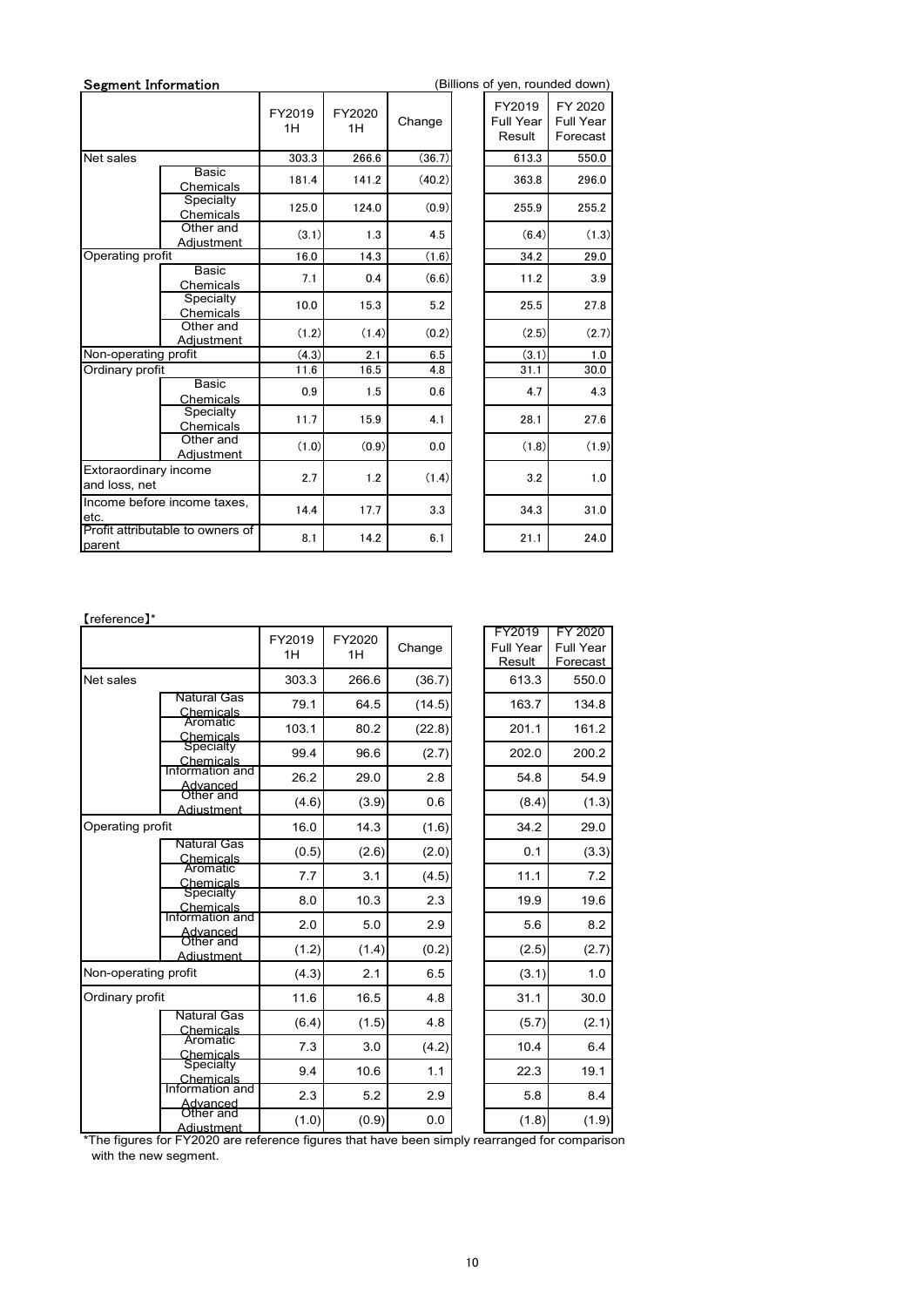## Other Information 1

| Other Information 1                                 |                 |        |                 |        |                 |                    |                           |            |                    |
|-----------------------------------------------------|-----------------|--------|-----------------|--------|-----------------|--------------------|---------------------------|------------|--------------------|
|                                                     |                 | FY2016 | FY2017          | FY2018 | FY2019          | FY2020<br>Forecast |                           |            |                    |
| Investments                                         | Full year       | 35.0   | 30.9            | 39.2   | 42.3            | 45.0               |                           |            |                    |
| (Billions of yen)                                   | 1H              | 13.7   | 13.9            | 18.6   | 22.4            | 15.8               |                           |            |                    |
| Depreciation &<br>amortization                      | Full year       | 25.6   | 27.0            | 27.4   | 29.5            | 31.0               |                           |            |                    |
| (Billions of ven)                                   | 1H              | 12.2   | 13.1            | 13.5   | 14.4            | 15.1               |                           |            |                    |
| R&D expenditures                                    | Full year       | 19.2   | 18.9            | 18.6   | 19.6            | 20.5               |                           |            |                    |
|                                                     |                 |        |                 |        |                 |                    |                           |            |                    |
| (Billions of yen)                                   | 1H              | 9.6    | 9.5             | 9.1    | 9.4             | 9.8                |                           |            |                    |
| Number of Staff                                     | Year-end        | 8,034  | 8,009           | 8,276  | 8,954           | 9,279              |                           |            |                    |
|                                                     |                 | 8.4%   | 10.6%           | 8.7%   | 3.9%            | 3.8%               |                           |            |                    |
|                                                     |                 | 12.0%  | 13.6%           | 11.3%  | 4.3%            | 4.8%               |                           |            |                    |
|                                                     |                 |        |                 |        |                 |                    |                           |            |                    |
|                                                     |                 |        |                 |        |                 |                    |                           |            |                    |
|                                                     |                 |        |                 |        |                 |                    |                           |            |                    |
| ROE (Net income)                                    |                 |        |                 |        |                 |                    |                           |            |                    |
|                                                     | FY2016          |        | FY2017          |        | FY2018          |                    | FY2019                    | FY2020     |                    |
| ROA (Ordinary income)<br><b>Other Information 2</b> | Result<br>First | Second | Result<br>First | Second | Result<br>First | Second             | Result<br>Second<br>First | Result     | Forecast<br>Second |
|                                                     | half            | half   | half            | half   | half            | half               | half<br>half              | First half | half               |
| Exchange Rate<br>(JPY/USD, Average)                 | 105             | 112    | 111             | 111    | 110             | 112                | 109<br>109                | 107        | 105                |

#### Other Information 2

| <b>Other Information 1</b>                        |                  |                 |                  |                 |                 |                    |                 |                  |               |                    |
|---------------------------------------------------|------------------|-----------------|------------------|-----------------|-----------------|--------------------|-----------------|------------------|---------------|--------------------|
|                                                   |                  | FY2016          | FY2017           | FY2018          | FY2019          | FY2020<br>Forecast |                 |                  |               |                    |
| Investments                                       | Full year        | 35.0            | 30.9             | 39.2            | 42.3            | 45.0               |                 |                  |               |                    |
| (Billions of yen)                                 | 1H               | 13.7            | 13.9             | 18.6            | 22.4            | 15.8               |                 |                  |               |                    |
| Depreciation &<br>amortization                    | Full year        | 25.6            | 27.0             | 27.4            | 29.5            | 31.0               |                 |                  |               |                    |
| (Billions of ven)                                 | 1H               | 12.2            | 13.1             | 13.5            | 14.4            | 15.1               |                 |                  |               |                    |
| R&D expenditures                                  | Full year        | 19.2            | 18.9             | 18.6            | 19.6            | 20.5               |                 |                  |               |                    |
| (Billions of yen)                                 | 1H               | 9.6             | 9.5              | 9.1             | 9.4             | 9.8                |                 |                  |               |                    |
| Number of Staff                                   | Year-end         | 8,034           | 8,009            | 8,276           | 8,954           | 9,279              |                 |                  |               |                    |
| ROA (Ordinary income)                             |                  | 8.4%            | 10.6%            | 8.7%            | 3.9%            | 3.8%               |                 |                  |               |                    |
| ROE (Net income)                                  |                  | 12.0%           | 13.6%            | 11.3%           | 4.3%            | 4.8%               |                 |                  |               |                    |
|                                                   |                  |                 |                  |                 |                 |                    |                 |                  |               |                    |
| <b>Other Information 2</b>                        |                  |                 |                  |                 |                 |                    |                 |                  |               |                    |
|                                                   |                  |                 |                  |                 |                 |                    |                 |                  |               |                    |
|                                                   | FY2016<br>Result |                 | FY2017<br>Result |                 |                 | FY2018<br>Result   |                 | FY2019<br>Result | Result        | FY2020<br>Forecast |
|                                                   | First            | Second          | First            | Second          | First           | Second             | First           | Second           | First half    | Second             |
| Exchange Rate<br>(JPY/USD, Average)               | half<br>105      | half<br>112     | half<br>111      | half<br>111     | half<br>110     | half<br>112        | half<br>109     | half<br>109      | 107           | half<br>105        |
| Exchange Rate<br>(JPY/EUR, Average)               | 118              | 119             | 126              | 133             | 130             | 127                | 121             | 120              | 121           | 120                |
| crude oil (Dubai)<br>(USD/BBL)                    | 43               | 51              | 50               | 62              | 73              | 65                 | 64              | 56               | 37            | 50                 |
| Methanol (USD/MT,<br>Asian average spot<br>price) | 230              | 327             | 296              | 381             | 408             | 335                | 277             | 245              | 194           | 240                |
| Mixed Xylene<br>(USD/MT)                          | 660              | 680             | 650              | 725             | 845             | 730                | 705             | 640              | 420           | 490                |
| <b>Bisphenol A</b><br>$(USD/MT)^*$                | 1,000<br>~1,200  | 1,000<br>~1,400 | 1,100<br>~1,300  | 1,200<br>~1,700 | 1,600<br>~1,900 | 1,200<br>~1,800    | 1,000<br>~1,450 | 1,050<br>~1,350  | 900<br>~1,450 | 1,000<br>~1,600    |

\*Describe the minimum and maximum values during the period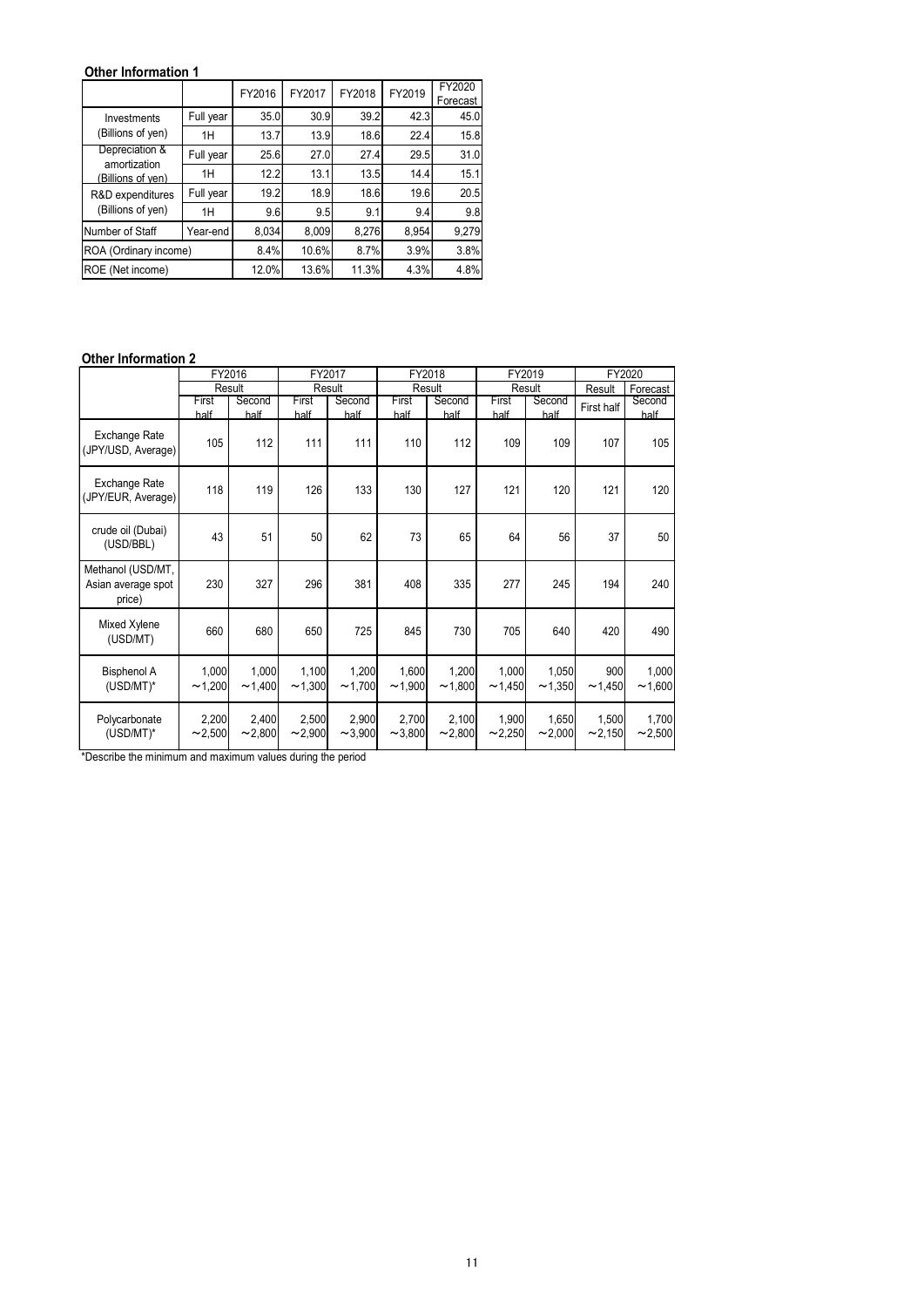## Qualitative Information

## Consolidated Business Results for This Period Overview of Results

|                                                 | FY2019 / 1H | FY2020 / 1H | Change |
|-------------------------------------------------|-------------|-------------|--------|
| Net sales                                       | 303.3       | 266.6       | (36.7) |
| Operating income                                | 16.0        | 14.3        | (1.6)  |
| Ordinary income                                 | 11.6        | 16.5        | 4.8    |
| Net income attributable to owners of the parent | 8.1         | 14.2        | 6.1    |

(Billions of yen)

During the first six months of the fiscal year ending March 2021 (April 1 – September 30, 2020), the world economy remained harsh as economic activities were restricted due to the fallout from the novel coronavirus pandemic. Meanwhile, the Japanese economy advanced as restrictions were gradually lifted, with recent economic indicators showing encouraging signs, but the outlook for the future continues to be unclear.

Against this backdrop, the MGC Group nevertheless saw consistently strong demand for its semiconductor-related products and optical polymers. However, demand for such offerings as automotive-related products fell due to the novel coronavirus pandemic, while market prices remained sluggish for general-purpose products, such as methanol, polycarbonates and purified isophthalic acid.

As a result, the MGC Group's net sales decreased year on year due primarily to a drop in the sales volume of aromatic chemicals, foamed plastics and engineering plastics, in addition to the lower market prices of general-purpose products.

Group operating income also fell year on year, despite growth in the sales volume of optical polymers and semiconductor-related products, lower raw material and fuel prices, a decrease in selling, general and administrative expenses, and other positive factors contributing to profit. This was mainly due to the decline in the sales volume of aromatic chemicals, foamed plastics and engineering plastics as well as the sluggish market prices of general-purpose products.

However, ordinary income increased, despite the decline in operating income, thanks to improvement in equity in earnings of affiliates related to overseas methanol producing companies, reflecting the absence of one-off costs (¥7.8 billion) recorded in the same period of the previous fiscal year in connection with a joint venture in Saudi Arabia.

Net income attributable to owners of the parent grew significantly due mainly to the increase in ordinary income and a decrease in tax-related expenses.

Operating results by segment are as described below.

In addition, the MGC Group revised the definition of its reportable segments in the first quarter of the fiscal year ending March 31, 2021. To provide comparative year-on-year segment results, the Group has restated the operating results of the first quarter of the previous fiscal year to reflect the revised segmentation.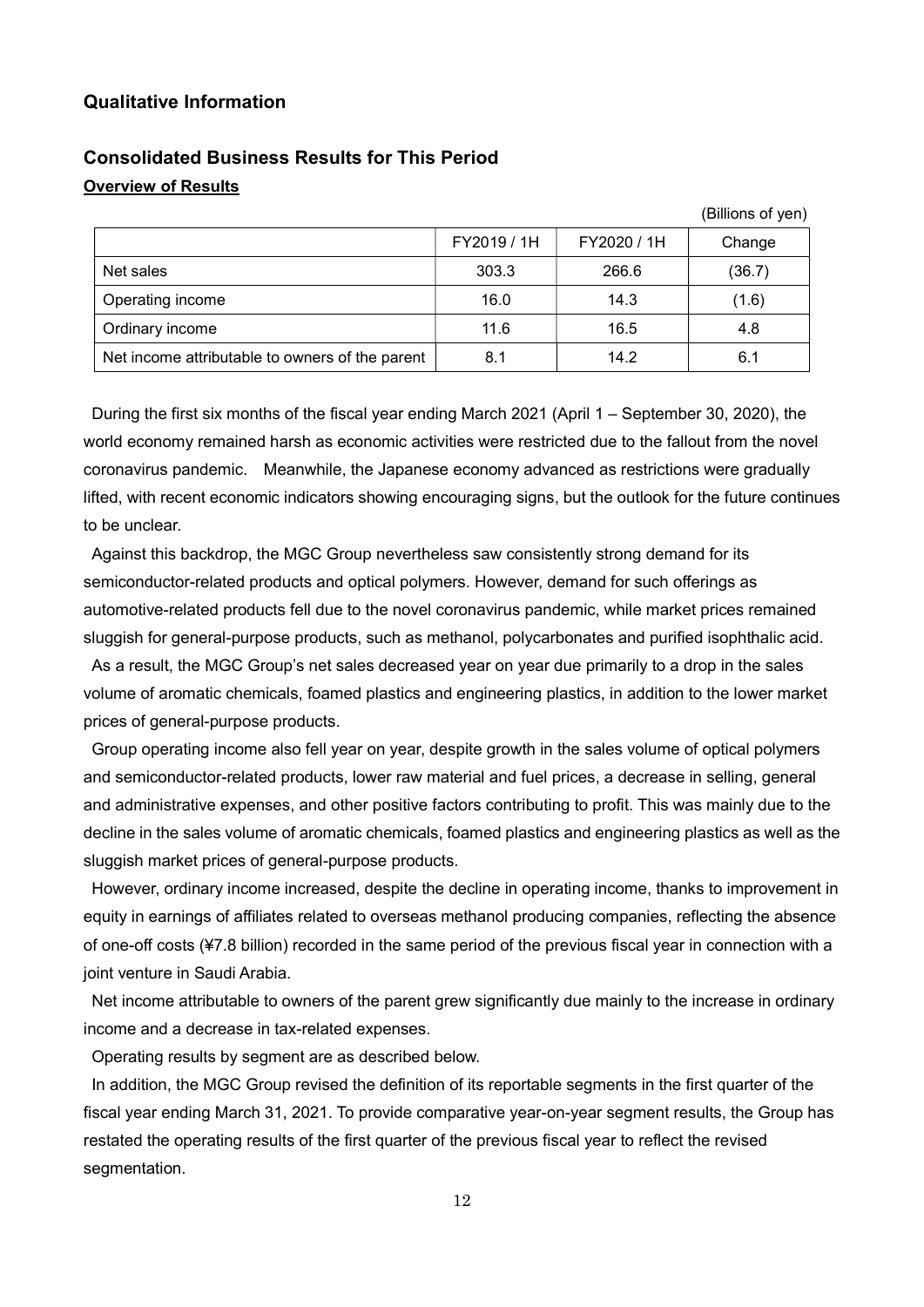#### Results by Business Segment

#### Basic Chemicals

|                  |             |             | (Billions of yen) |
|------------------|-------------|-------------|-------------------|
|                  | FY2019 / 1H | FY2020 / 1H | Change            |
| Sales            | 178.1       | 137.6       | (40.5)            |
| Operating income | 7.1         | 0.4         | (6.6)             |
| Ordinary income  | 0.9         | 1.5         | 0.6               |

The methanol business saw a decline in net sales due to a decrease in market prices compared with the same period of the previous fiscal year.

 $(6.9)$ 

Methanol and ammonia-based chemicals posted a decrease in earnings compared with the same period of the previous fiscal year, despite lower raw material prices, due mainly to a decline in market prices of MMA-based products and an increase in repair costs.

Specialty aromatic chemical products posted a decrease in earnings due to lower meta-xylenediamine demand for housing-related and other applications, despite solid sales of aromatic aldehydes.

General-purpose aromatic chemical products suffered decreases in net sales and earnings compared with the same period of the previous fiscal year. This was, despite lower raw material and fuel prices, mainly attributable to sluggish sales volumes of purified isophthalic acid and meta-xylene, as well as lower sales prices of these offerings.

Foamed plastics posted decreases in both net sales and earnings compared with the same period of the previous fiscal year, with the positive effects of growing product demand associated with food packaging and civil engineering being offset by lower demand in the automotive industry and sluggish production due to the enforcement of urban lockdowns in some countries.

|                  |             |             | (Billions of yen) |
|------------------|-------------|-------------|-------------------|
|                  | FY2019 / 1H | FY2020 / 1H | Change            |
| Sales            | 124.8       | 123.8       | (0.9)             |
| Operating income | 10.0        | 15.3        | 5.2               |
| Ordinary income  | 11.7        | 15.9        | 4.1               |

#### Specialty Chemicals

Inorganic chemicals posted an increase in earnings compared with the same period of the previous fiscal year thanks primarily to growth in the sales volume of chemicals for use in semiconductor manufacturing.

Net sales and earnings from engineering plastics both declined from the same period of the previous fiscal year. This was mainly attributable to a decrease in demand for such products as those used for automotive applications, in addition to a year-on-year decline in market prices for polycarbonates.